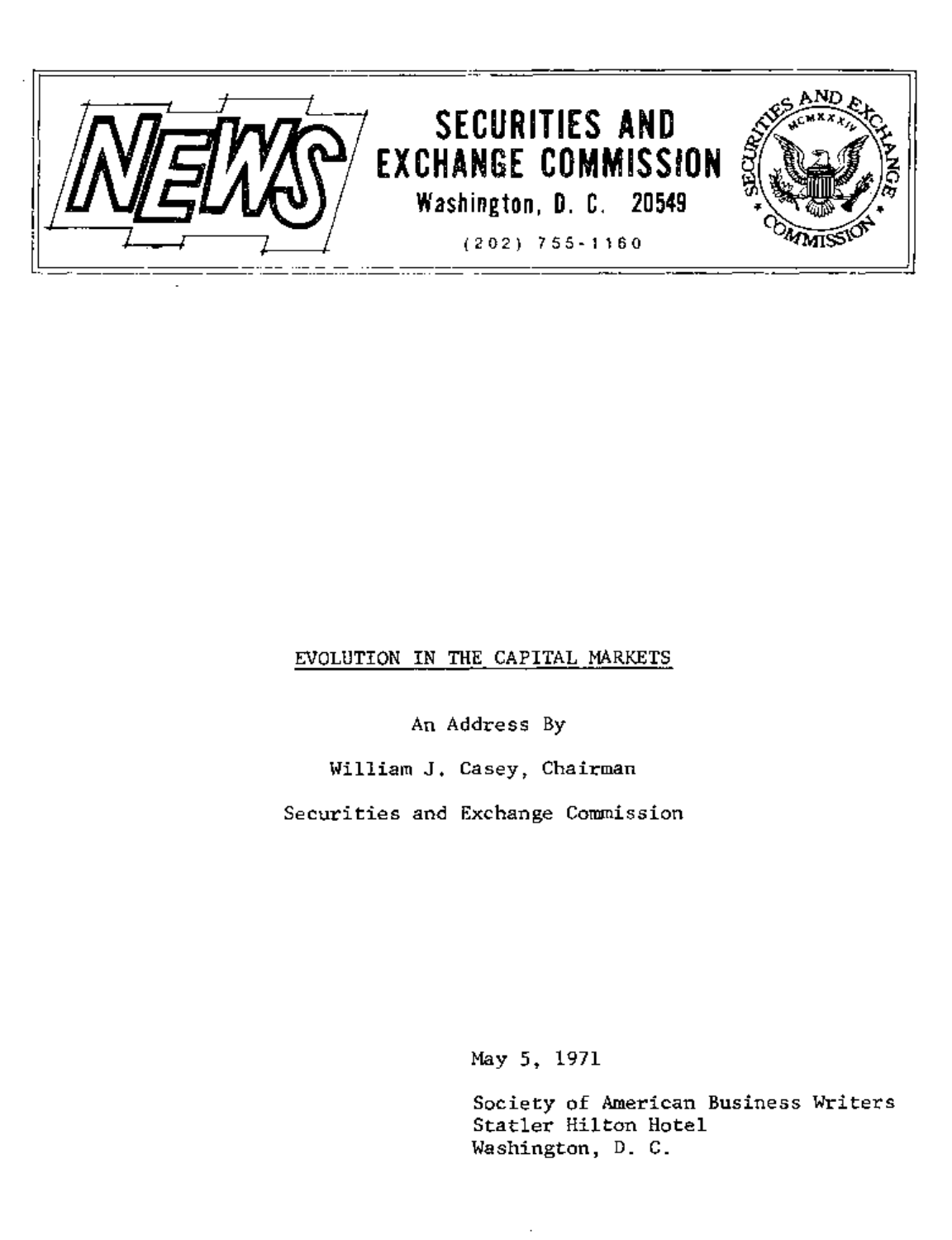## EVOLUTION IN THE CAPITAL MARKETS

There are a number of reasons why I am very pleased to appear before the Society of American Business Writers. Although I haven't been admitted to your distinguished society, I am something of a business writer myself. I know some of you from the early World War II days when I used to pound a beat at the War Production Board, the OPA and the Pentagon. I have never quit writing and I have turned out more words in the broad field of law and economics for the business and professional practitioner than I care to think about. More importantly, I am pleased to be here because the work of the Securities and Exchange Commission, the informing and protecting of the investor, and the very vitality of the capital markets depends so heavily upon informed and knowledgeable communications, for which you provide the primary channels. Finally, I am happy to be among you because I am an admirer of the diligence and sophistication of the business press. I have been interested and active in many forms of communication -- ranging from getting coded radio messages out of and propaganda leaflets into occupied Europe through book publishing, radio and television broadcasting, daily newspapers and trade journals, all the way to the more esoteric methods of storing and disseminating information on demand. In this entire panorama I find the American business and financial press one of the most remarkable and at the same time one of the most under-rated of all our institutions and I'm happy to have this opportunity to salute you.

I am here to speak to you so early in my tenure at the SEC that I feel a little brash. Today, I completed my third week on the payroll. As I stand before you this evening I have accumulated a great many questions and I don't pretend to have very many answers. But I do have some tentative evaluations, some notion of the future, some assessments as to relative importance and some sense of direction, and these I am happy to share with you.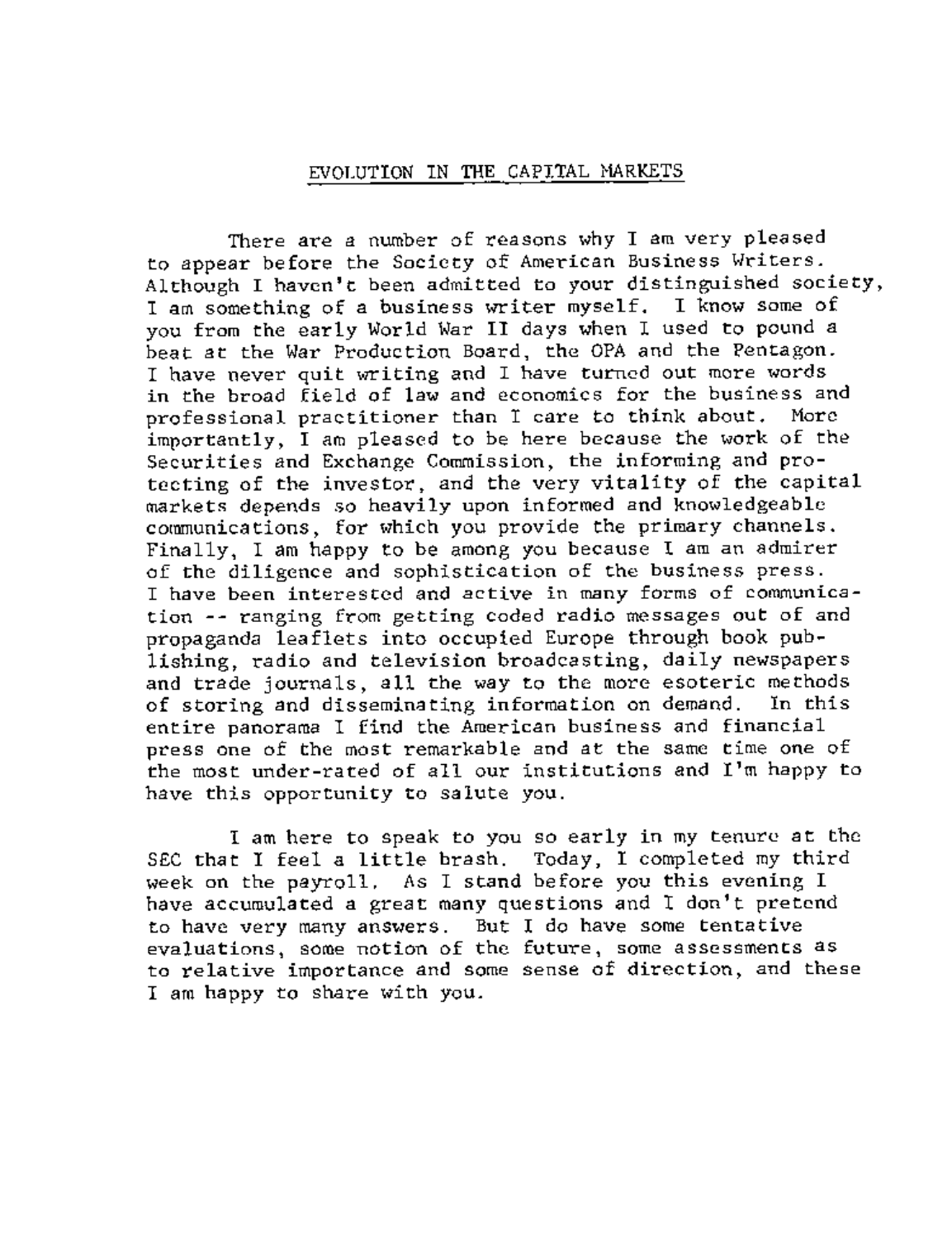Let me first say that I am glad to be at the SEC at this moment in time. I come here with both a strong feeling for the needs of the individual investor today and a keen sense of the importance of the capital markets to the economic health of all of us and to the position of our country in the world. I am aware that there are strong forces of economic and technological change impinging on our capital markets and that we are challenged to devise and absorb necessary change in a way which will protect the investor and maintain his confidence, and which will enable the capital markets to meet the expanding requirements of the future and develop a coherence which will command continuing public understanding. This is the task in which the institutions that make up our capital machinery and the bodies which regulate them must cooperate.

Last year, I had the privilege of serving on the Presidential Task Force on International Development. As we heard the testimony of experts on the development process, there was one thing they all agreed on and that was that no country will become capable of self-sustaining growth in the modern world until it develops its own indigenous capital market.

Certainly, one the truly revolutionary developments in America is the dispersion of ownership of our economic plant to over 31 million Americans and to about !00 million if we include indirect ownership through pension funds, life insurance and other intermediate forms of investment. Our national economic health and our ability to compete and maintain our living standards in the world depends on a continuation of this process -- which is to say, on our ability to maintain the two interdependent conditions of investor confidence and vitality in our capital markets.

The rest of the world is rapidly becoming technologically more proficient and, as the technologies developed here and abroad are operated at lower wage rates abroad, our unrivaled ability to mobilize and apply capital to productive purposes will become increasingly important to our balance of payments.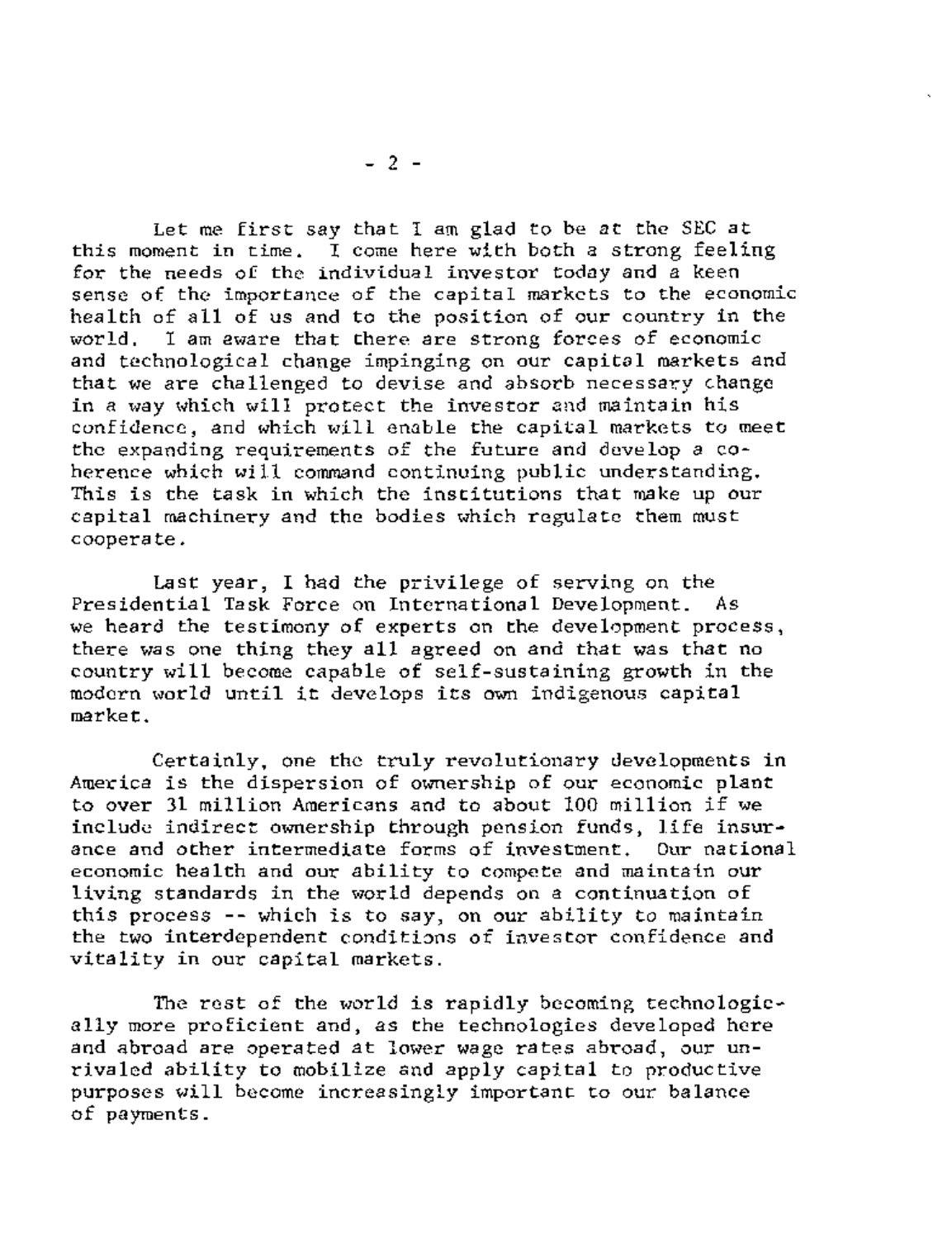We know that a great many investment firms have been passing through a period of financial crisis. Over I00 New York Stock Exchange firms either, went out of business or merged since mid-1969 and it is a tribute to the sense of responsibility on Wall Street that that community put up \$I00 million of private funds to protect the customers of failing firms. In large measure the perils encountered in 1969 and 1970 came from the looseness and excesses of earlier years. It is now our task to see that we learn the lessons and take the steps which will permit us to live more comfortably and deal more soundly with both the highs and lows of the future. I would like to compliment my predecessor, my colleagues on the Commission, and the staff at the Commission on what they have already quietly achieved to improve and protect the position of the small investor.

During Judge Budge's term as Chairman, the new mutual fund legislation was enacted which will result in a review of selling costs and investment advisory fees which the investor in mutual funds will have to bear. It also gives the individual who buys a contractual plan a chance to review his decision and get some of his sales load back if he decides to drop the plan.

In addition, the Commission introduced negotiated commission rates on that portion of the transaction which exceeds \$500,000 and the resulting reduction of the commission charge on large trades will in large measure inure to the small beneficiaries of the institutional investors who make most of the large transactions. We have already seen substantially lower commissions on institutional transactions and most of the money saved will in fact be diverted from compensation for the sale of funds to the accounts of beneficiaries.

Then, the Securities Investor Protection Act has given the small investor insurance against the risk of financial mismanagement and the insolvency of brokers in much the same way as bank depositors have been protected for years.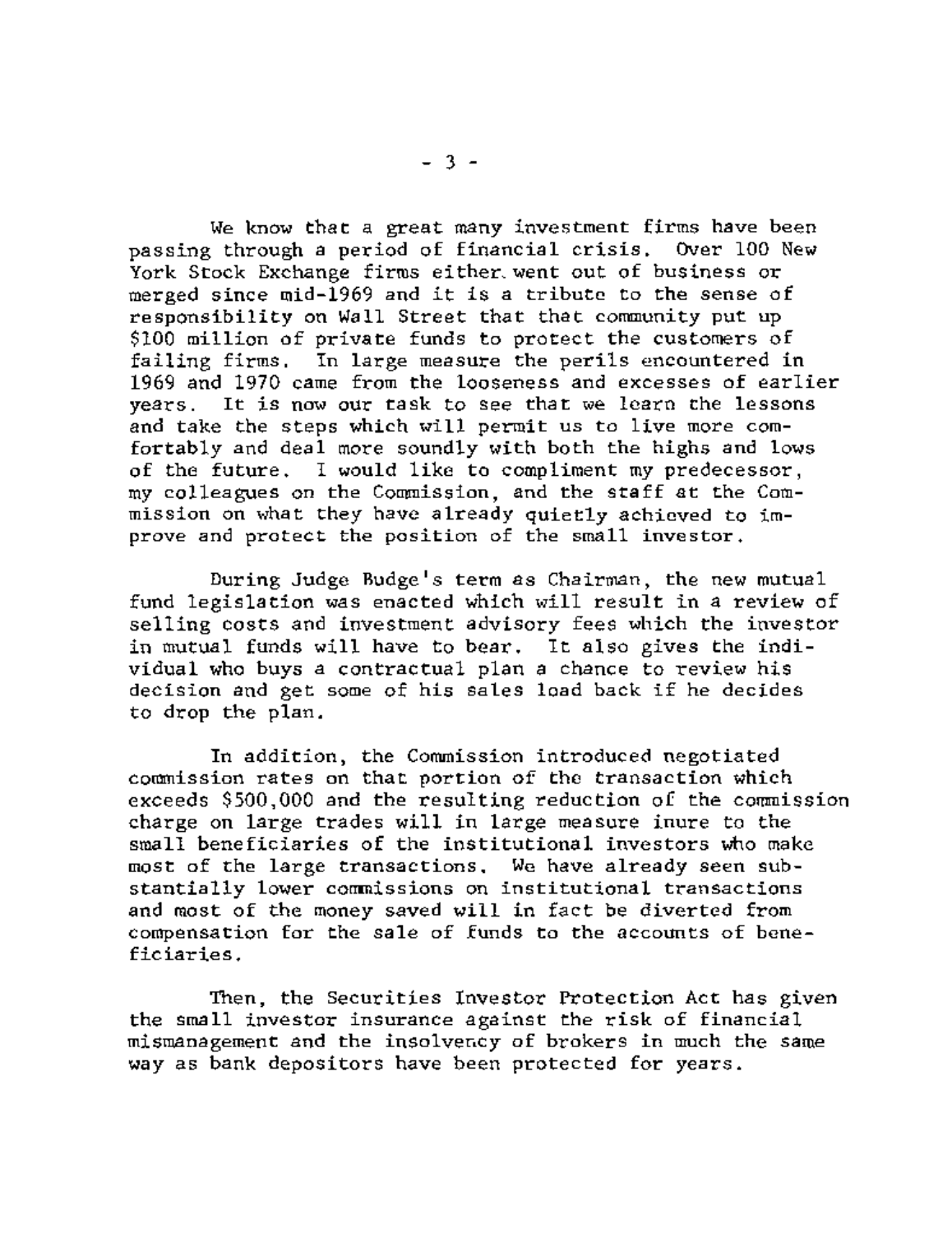The Commission also instituted a rule which brings home in a meaningful way to the public investor precisely how much he is paying for the money he borrows from a brokerdealer on margined securities. This accomplishes for the investor what the Truth in Lending Act achieves for the individual who buys merchandise on time.

In a series of steps, the Commission "spiked" the "shell game," in which promoters would acquire a defunct corporation with a substantial number of shares outstanding in the hands of the general public, transfer assets of doubtful value to the shell in exchange for newly issued shares, generate publicity inflating the prospects of the company and, as this produced market activity in the shares held by the public, the promoters would sell their shares at artificially inflated prices. In one case, a single company spun off more than 15 shells to the investing public, no filing was made with the Commission and investors were trading in these issues without the disclosure provided by the Federal law. Early in 1969, more than 50% of the new issues quoted in the National Daily Quotation Sheets were shells. By instituting a number of enforcement actions against shell promoters and developing new rules which would require brokers to know the company before quoting new securities in the sheets, the "shell game" has been substantially slowed down.

I think this record is one of which my predecessor and his associates can well be proud.

Today, the Commission, the self-regulatory bodies and the industry, are engaged in an intensive effort to eliminate the weaknesses which were revealed by the troubles encountered during 1970. This is a delicate and complex task which must be approached cautiously. Investor protection demands greater efficiency from the industry and strict rules more vigorously enforced by the regulatory authorities. These objectives will not be accomplished overnight but we should move on them as rapidly as we prudently can. We are in the process of reviewing and tightening capital requirements. An industry so important to the national economy and entrusted with the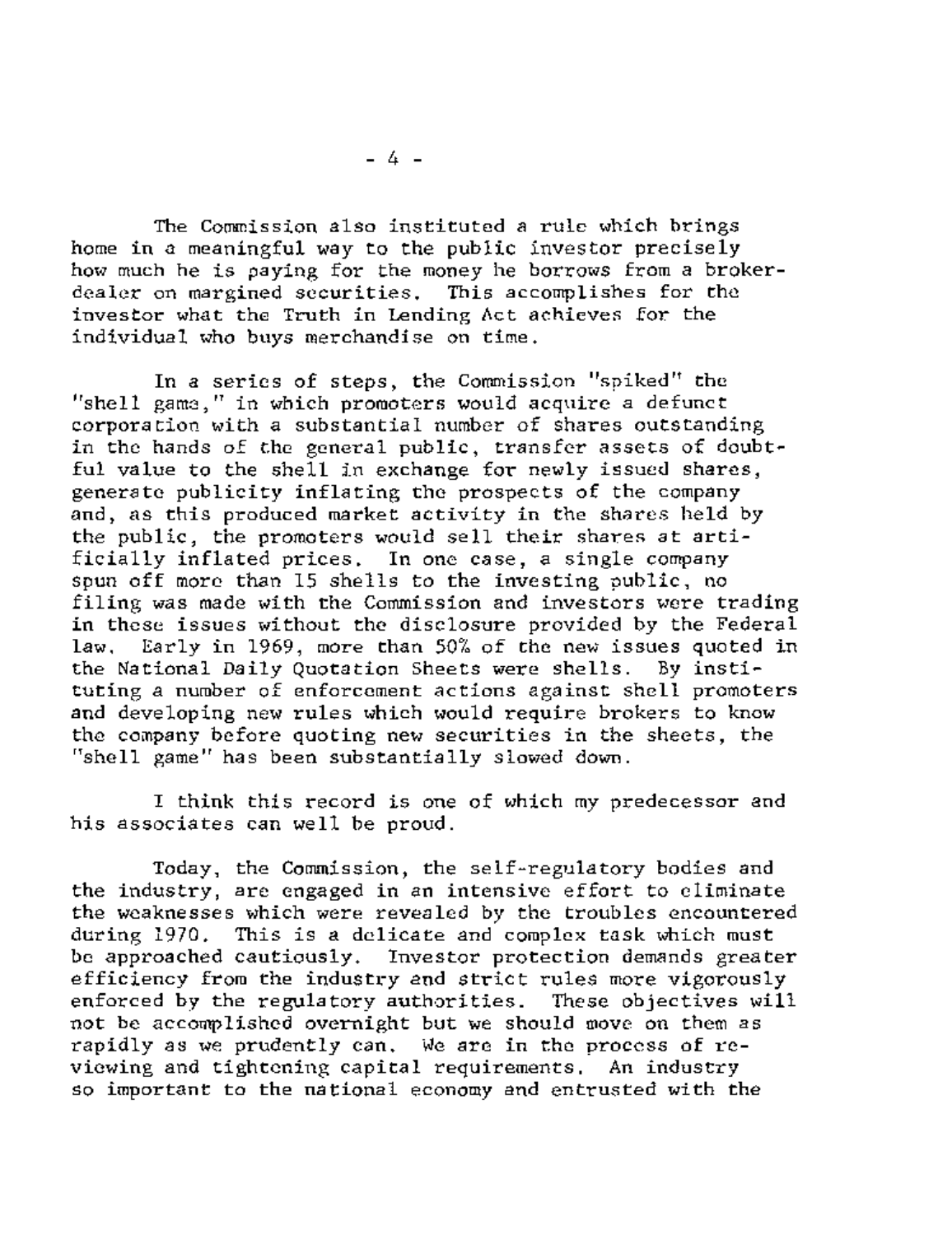savings of families must have more permanent and more liquid capital. As required by the Securities Investor Protection legislation, we will soon propose a rule which will require cash reserves for the net credit balances left in brokerage firms by their customers.

Recent failures, some of them so unexpected, demonstrated a need for more timely and adequate information about the condition of brokerage firms. Recently, we put forth for public comment a rule proposal which would have a major impact in this area. The rule would require that any firm which was not keeping its books and records current, or which was in violation of the "net capital rule" (which is the primary test of a broker's financial responsibility), give prompt notice of that fact to the Commission and to every exchange of which it was a member, and to the National Association of Securities Dealers. Hopefully, this will enable the appropriate body to intervene at a time when it was still possible to perform an operation rather than an autopsy. The rule would also provide for the monitoring of a troubled firm, by means of a follow-up reporting requirement. We expect that these rules will help to prevent the recurrence of industrywide financial and operational problems.

As we analyze the recent problems of the industry, it was the inability to handle the back office problems, created by a surging volume of securities transactions, an inability which began to be discernible some years ago, which led to the financial and capital problems of last year. The more efficient handling of paperwork can substantially reduce the cost of doing business and increase the efficiency and the economy with which the public can be served. The Commission is meeting with key elements in the industry to review and, hopefully, accelerate the progress which is being made in this area. Central clearing, automatic matching of orders, completing the documentation of trades as they are consummated, called locking in the trade, can sharply reduce the cost and the time lags in the brokerage business and strengthen the industry.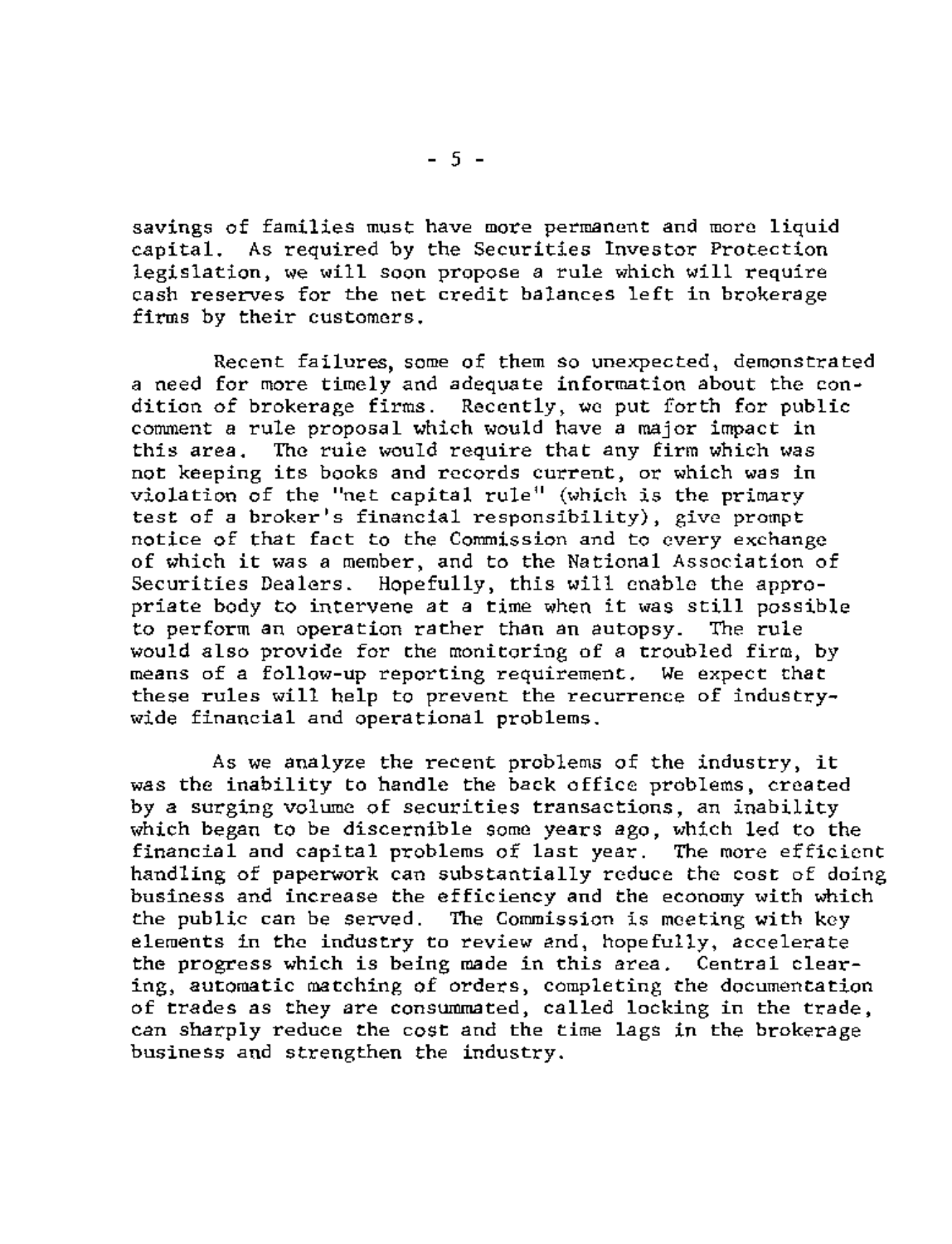There is a continuing, intimate and sensitive relationship between commission rates, firm capital and investor service and safety. We are and have been feeling our way in this area. I hope we will soon be able to make firm decisions as the Exchange submits a new money-oriented commission schedule, as cash reserves and segregation rules are established for the many billions of dollars worth of cash and securities which the industry holds for customers and the Commission completes the study of unsafe and unsound practices mandated by the SIPC legislation.

The structure and the workings of the market itself are in a state of evolution. We want a market of depth which gives the investor liquidity and solid information about prices and volume. We have seen some degree of fragmentation. We have not yet been able to measure the impact of competitive rates for large trades or to visualize the ultimate effect of the electronic market place illustrated by NASDAQ. We await the proposals of the New York Stock Exchange on non-member access and the report of William McChesney Martin on the structure of the New York exchange, its membership rules and its relationship with other markets. The resolution of these problems and the way we adapt to the relentless forces of economics and technology will determine the extent to which we have an auction market featuring an investor-agency relationship and the degree to which we have a market of negotiated trades featuring dealers. All this is likely to evolve slowly and that's probably the way it should be. As it evolves, one thing we must insist on is that accurate and complete information on prices and volume be collected and promptly disseminated to the investing public. The electronic market place, together with negotiated commissions, will present new problems in accomplishing this. The Nation's need for capital, our mandate to protect the investor and the need to maintain the liquidity of the market place require that, during all stages of this evolutionary process, the industry continue to provide full service to the small investor. During this evolutionary period there will be close review and scrutiny in the public interest of possible conflicts of interest among and between brokerage, investment management, dealer and underwriting functions.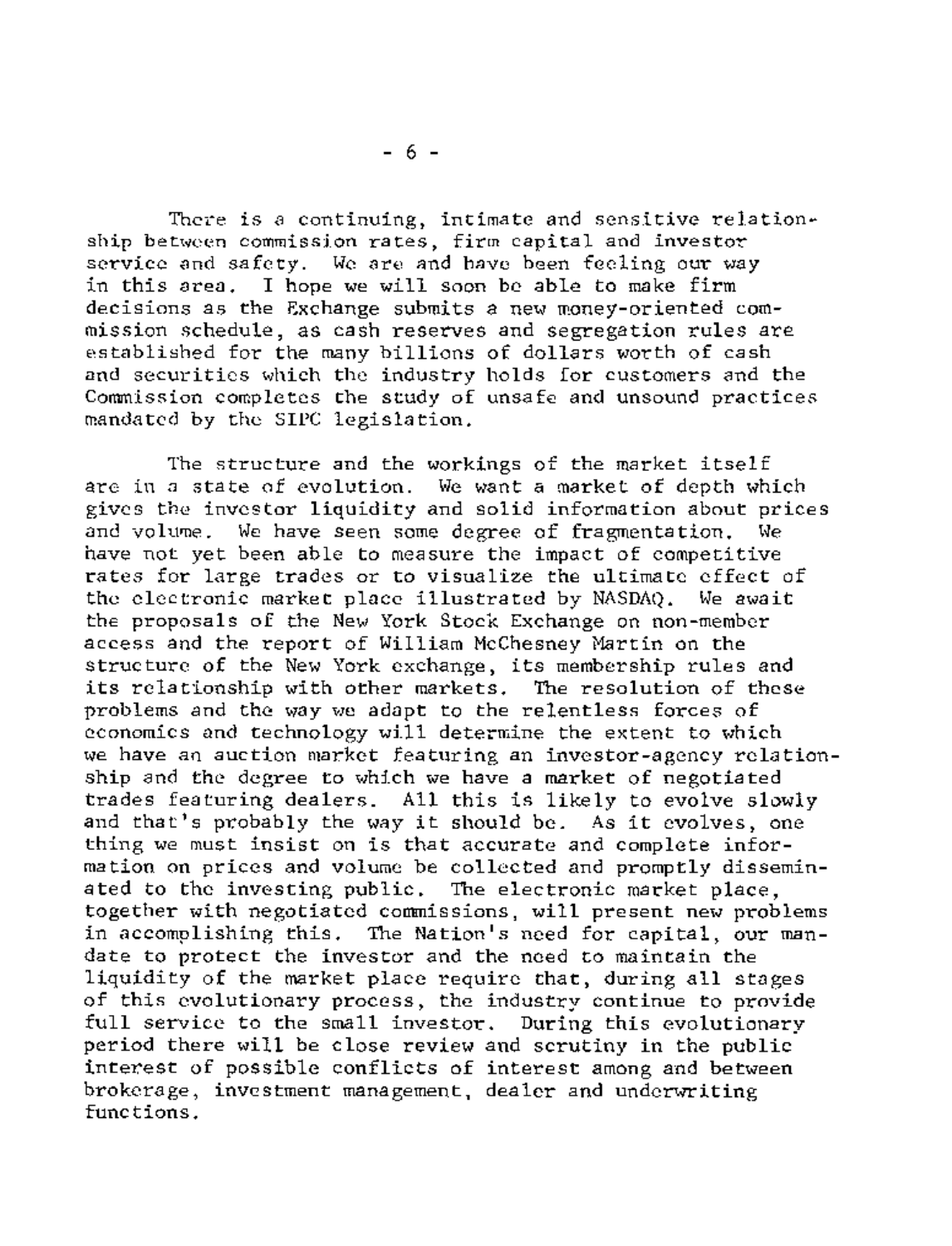So much for the solidity of the industry and the safety and service of the investor. Let me now turn to our task of keeping the American investor the most informed investor in the world. It is our full disclosure policy which makes the world pay more for a dollar of American earnings than any other kind of earnings and permits American corporations to plough a much larger share of their earnings back into new plant and new technology while their foreign counterparts have to pay out a larger share in dividends in order to maintain capital values. But we must seek to make our disclosures still more complete and our reporting of results more precise and reliable if the equity markets are to perform their essential function of directing capital where it is most needed and most effectively used.

I have reviewed the disclosure efforts of the Commission and tried to measure them in terms of where the most careful scrutiny is needed and where the largest amount of investor dollars are at stake. Most of our effort is in the painstaking review of new offerings. We have made progress in concentrating more intensive effort on first time offerings and relying more heavily on the experience and liability of issuers who have registered before and who are financially responsible. By moving further in that direction, I hope we can accelerate access to the capital markets, without sacrificing investor protections.

A much smaller amount of effort is devoted to scrutinizing regular disclosures of reporting companies despite the fact that investors each year commit a great many more dollars to buying equities regularly traded on the markets than they commit to the purchase of new issues. We have recently required the filing of quarterly operating results. It is my hope that we can, by using computer and other modern techniques, find ways to accelerate and amplify the flow of financial and trading disclosures from reporting companies to investors. Also, I would hope that our legal requirements can be adapted to give insiders greater certainty in the sale of their holdings and, at the same time, encourage more of the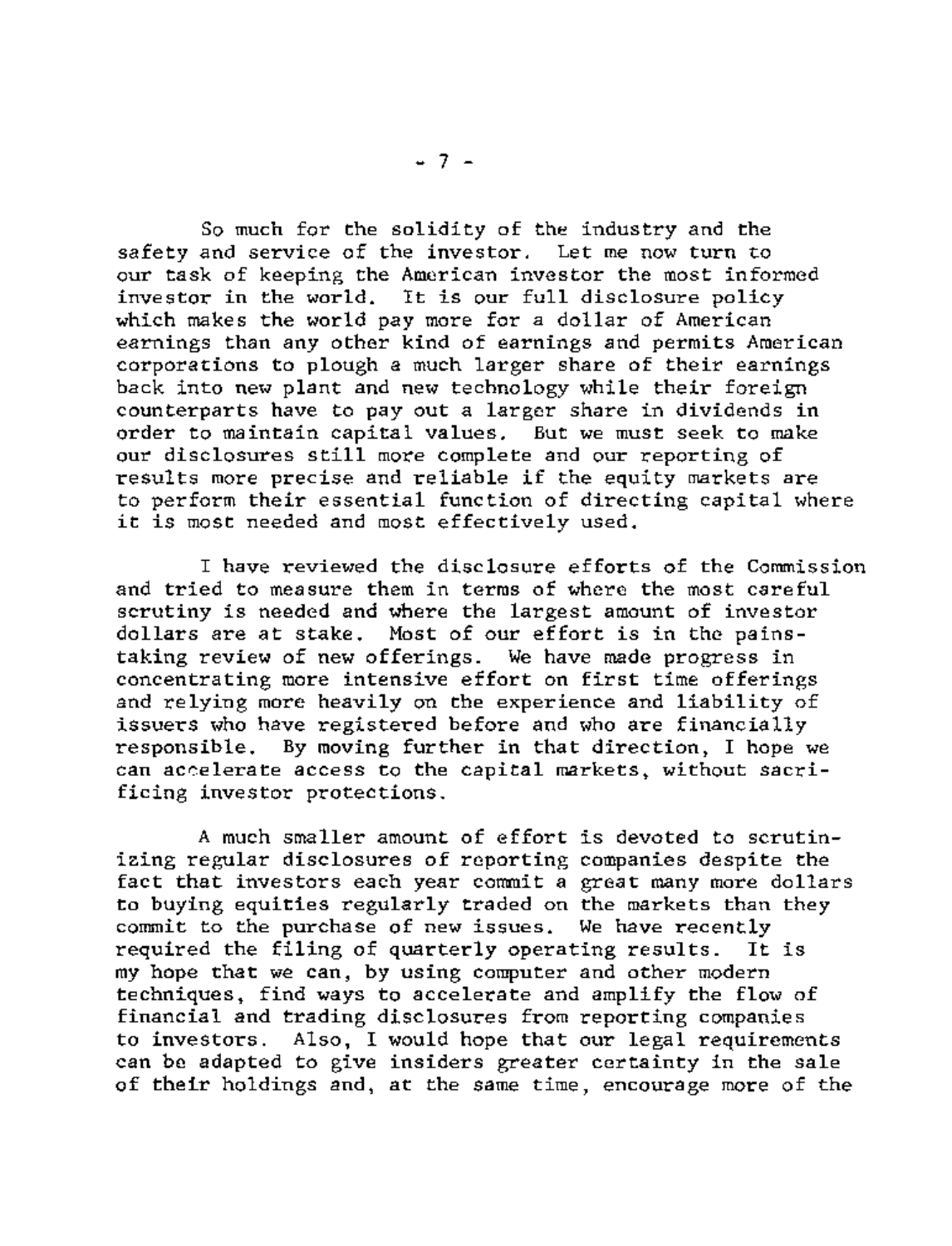smaller companies to assume responsibility for making regular financial reports public. I believe that this can be accomplished by moving the '33 Act and the '34 Act disclosure requirements toward a single integrated system.

The value of current reporting to investors and their advisors depends on its reliability and consistency. Also, the comparability of reporting by different companies has a great deal to do with the ability of investors to put their capital where it will be most effectively used. During the merger-conglomerate bubble of the mid-sixties, many of us were confused and dismayed by the extent to which pooling of interest and complex securities were used to inflate and pyramid earnings. The Commission and the accounting profession have curbed the use of the pooling technique. We now require product line reporting and the reporting of earnings per share to reflect potential dilution. But there is more to be done. We must consider how to disclose earnings distortion by such things as changes in accounting methods and an accumulation of adjustments, each of them not material by itself. I hope that the accounting profession will move toward disclosure of all optional practices selected for the determination of operating results and financial position and at least a broad indication of the differences which would have been reported if an alternate practice had been followed. Today, the Commission took what I consider an important step to focus attention on the reporting of financial results by calling for disclosure of changes in accounting method and changes in accountants. Such a change would be considered a material occurrence and call for disclosure on an interim report. As we call for more precision and detail in order to improve disclosure and comparability of results, we must, at the same time, struggle for a greater clarity and simplicity of editorial presentation, i believe both objectives are attainable. I am not going to be satisfied with the job we are doing in disclosure as long as the view prevails that no one really reads a prospectus. We will have to find and develop the editorial talent to give the average investor something he will read and, at the same time, give the professional the information he should have for deep analysis.